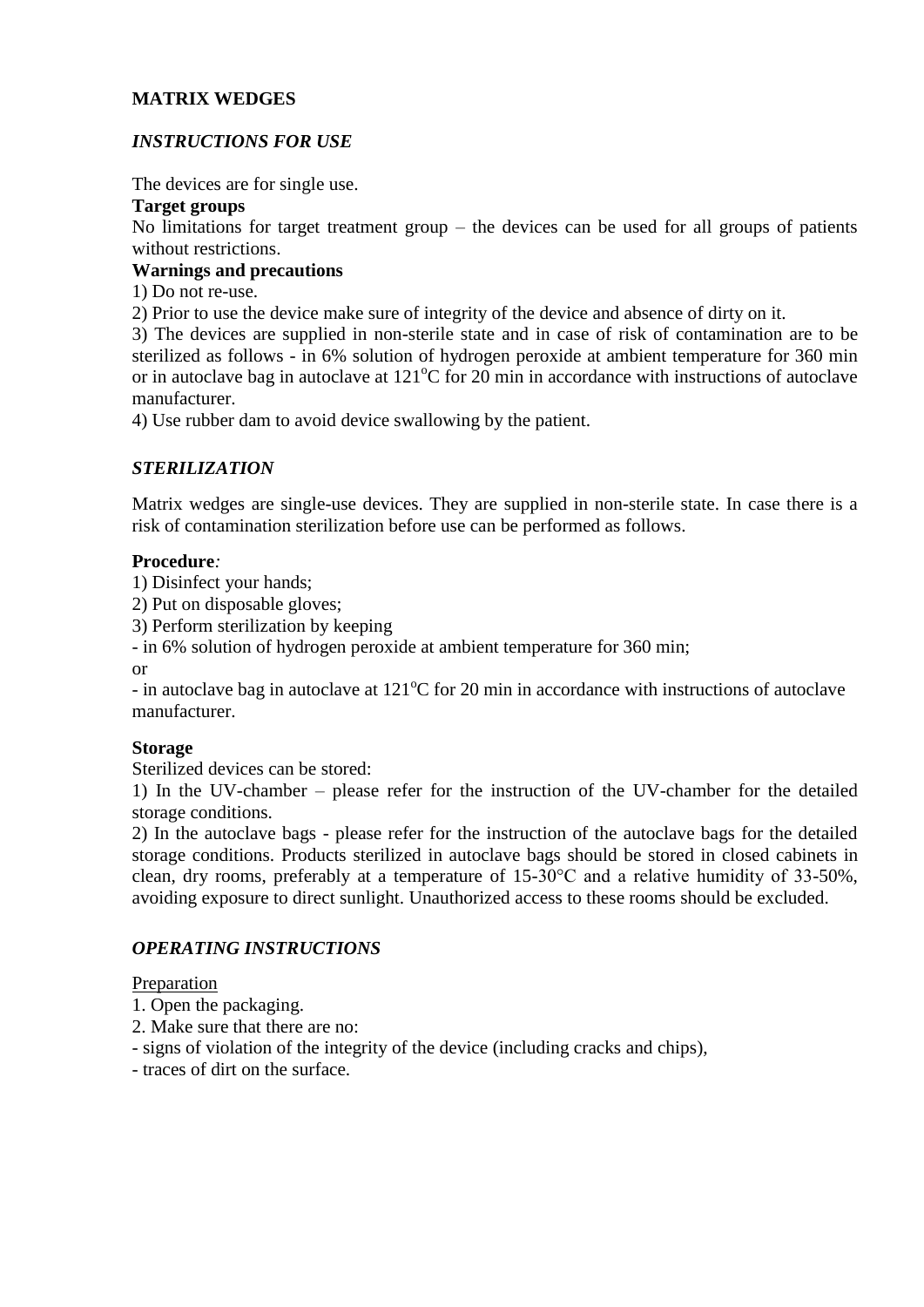## **Operating procedure**

# **Fixing Wooden Wedges**

- 1. Select the correct size wedge.
- 2. Put matrix retainer system onto the prepared tooth.
- 3. Place by hand the wedge, once it is seated tightly in the gingival embrasure.
- 4. Perform restoration.
- 5. Remove the wedge and matrix from the mouth.

## **Plastic Wedges (transparent and non-transparent)**

- 1. Select the correct size of the wedge.
- 2. Put matrix retainer system onto the prepared tooth.
- 3. Place by hand or special pliers the wedge, once it is seated tightly in the gingival embrasure.
- 4. Perform restoration.
- 5. Remove the wedge and matrix from the mouth.

# **Elastic Wedges**

- 1. Select the correct size of the wedge.
- 2. Put matrix onto the prepared tooth.
- 3. Out of patient mouth insert stems of Rubber dam forceps or forceps for ring installation with stoppers into the elastic wedge holes.
- 4. Install the system onto the tooth for proper matrix fixation.
- 5. Remove forceps.
- 6. Perform restoration.
- 7. Remove matrix and elastic wedge via forceps.

# **Add-On Fixing Wedges and Tubes**

- 1. Select the necessary wedge (tube).
- 2. Install matrix onto the prepared tooth.
- 3. Out of patient mouth insert tines of fixing ring into the holes of add-on fixing wedges (tubes).



- 4. Using forceps put on the ring with add-on wedges (tubes) onto the prepared tooth.
- 5. Remove forceps from the mouth and perform the restoration.

Operating position Add-on wedges Add-on tubes





6. Remove the ring with add-on wedges (tubes) and matrix from the mouth.